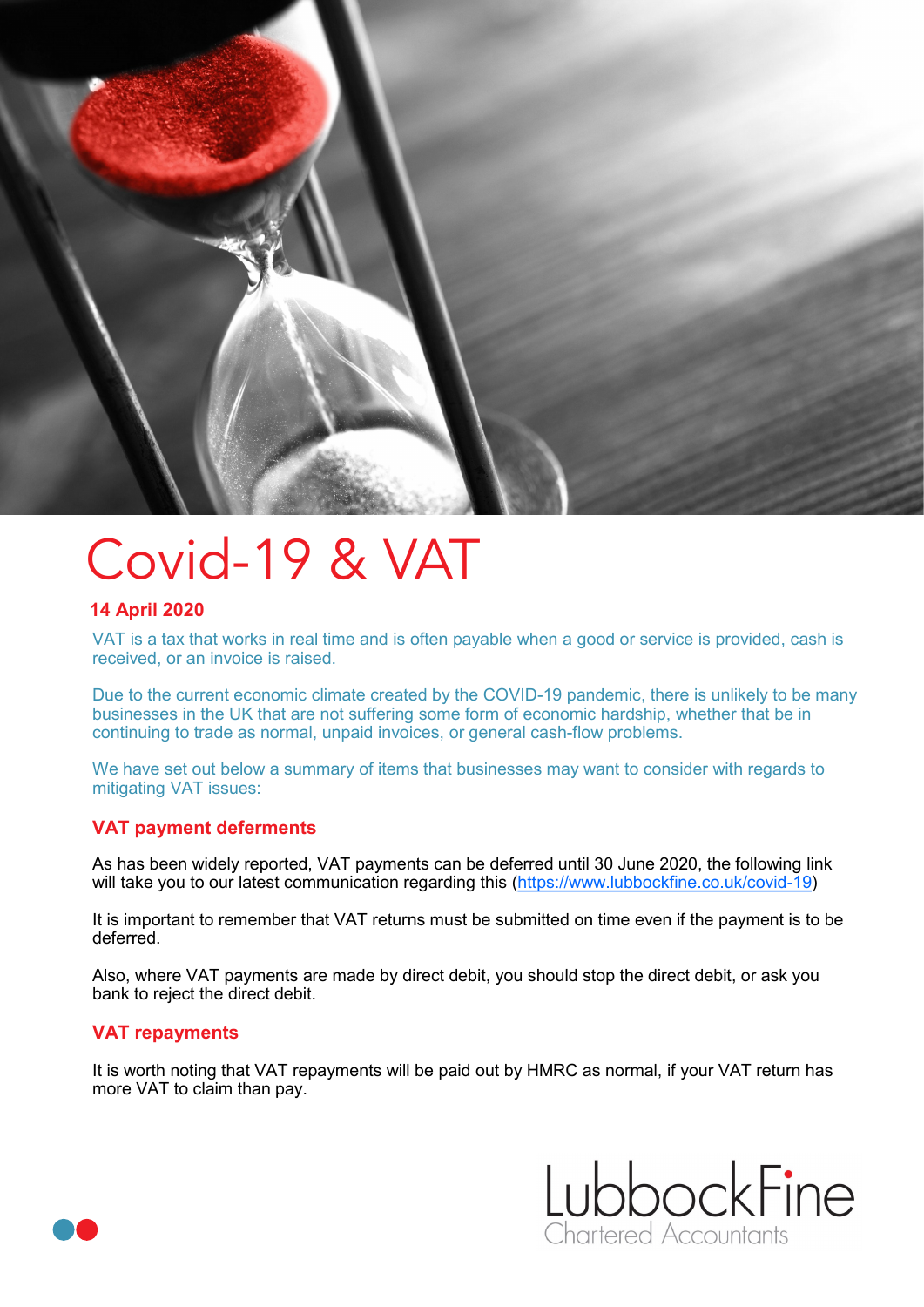This will still be the case if you have a VAT repayment return, after the deferral period. So if you deferred your VAT prior to 30 June 2020, and will not pay the VAT until 31 March 2021, and then have a VAT repayment return in September 2020, the VAT amount deferred is not offset against your VAT repayment, it is still repayable to you.

#### **Consider issuing requests for payment instead of VAT invoices**

Where businesses provide a continuous supply of services to their clients, for example letting property to a tenant, the services of lawyers, accountants etc. who provide a constant stream of services to their clients. If these businesses start issuing proforma invoices or requests for payment, rather than a VAT invoice, no tax point is created at this time.

Businesses will need to account for VAT when a tax point is created, this being when payment is received, which could help with cash flow. There are some anti-avoidance rules around this, so it is important to ensure your business is not caught by these and advice is obtained, before implementing.

### **Monthly VAT returns**

If a business now finds itself in a VAT repayment situation, because VAT on costs is higher than VAT on sales, it may wish to consider moving on to monthly VAT returns, as this will speed up VAT repayments from HMRC.

This could be the case where business sales are temporarily low, but VAT is still due to be paid on costs and invoices being received, for example, office rent and other overheads.

Applying for monthly VAT return filings can be requested online, however this does of course increase the compliance burden in that returns needs to be filed monthly, instead of quarterly, although this may still be worthwhile and worth considering.

#### **Making sure all VAT is claimed and as early as possible**

Businesses recover VAT on invoices that have been processed up to the end of the VAT accounting period. This often means Voluntary Disclosures need to be submitted to HMRC, in order to recover VAT on invoices processed after the VAT return period.

An exercise should be undertaken where any invoices received that may have not been processed, but fall within a VAT return not yet submitted, are manually added into that VAT return. This will also decrease the admin burden of preparing and submitting a Voluntary Disclosure and attracting unneeded attention from HMRC.

You should however ensure that manual adjustments are made when calculating the next VAT returns; so the VAT claimed in the previous quarter is not recovered again.

Also, make sure any EU VAT refunds are submitted and claimed where applicable, and VAT recovery in all areas is maximised, for example employee expenses etc.

### **Bad Debt Relief**

If a business has issued an invoice that has not been paid by their customer, within six months of the tax point date, or due date of the invoice (whichever is later), they can make a claim for the VAT accounted for (assuming they are not cash accounting) in a current VAT return, as long as all of the relevant conditions are met.

## **Cancel your VAT registration**

This is a consideration for businesses that believe that they will now have VATable turnover on an ongoing basis under the VAT deregistration threshold.

There are some things to consider here, and this decision would require some thought, key points to note: